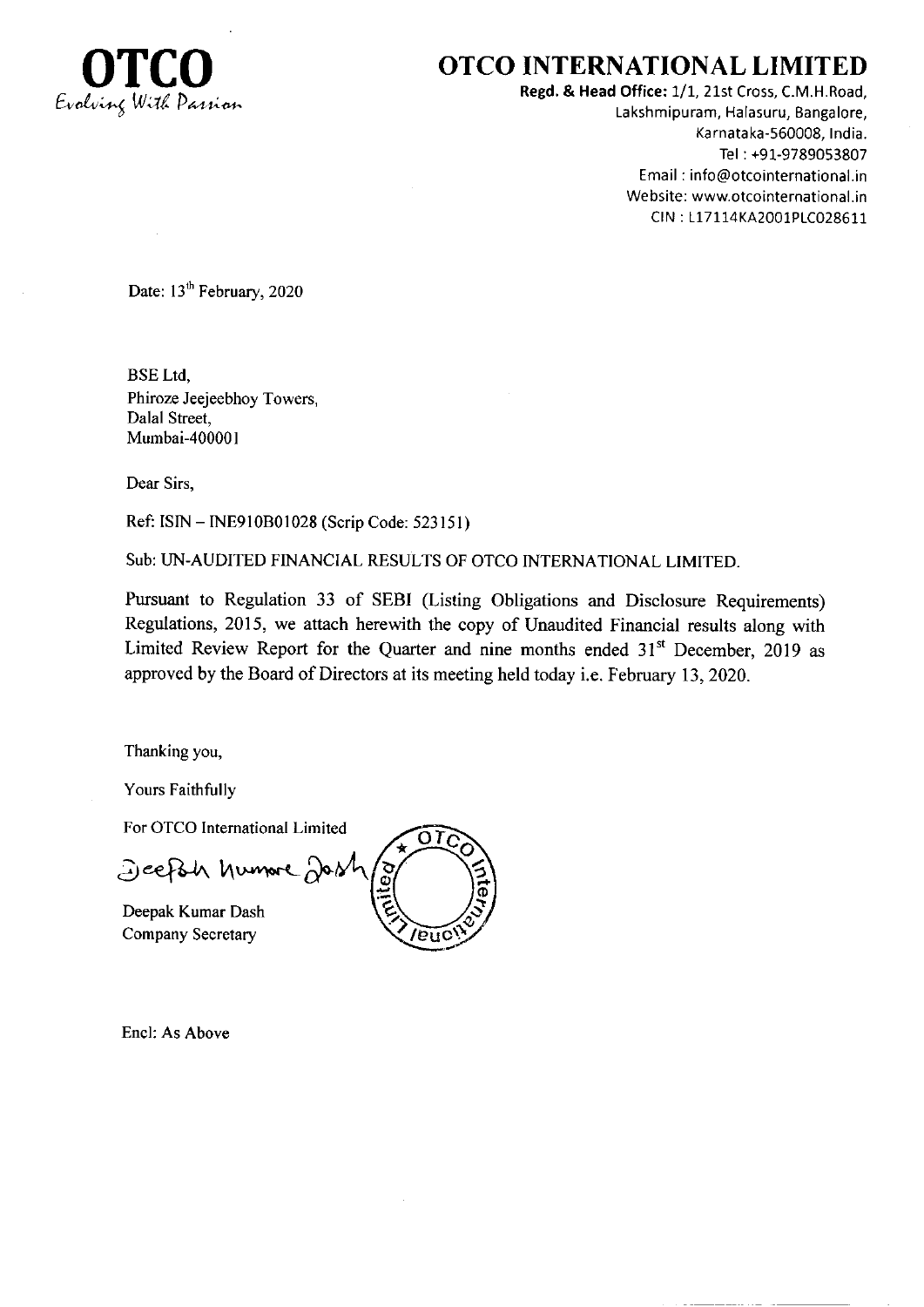# C. Ramasamy & B. Srinivasan

**Charlered Accountants** 

#### INDEPENDENT AUDITOR'S REVIEW REPORT ON REVIEW OF INTERIM FINANCIAL **RESULTS**

#### TO THE BOARD OF DIRECTORS OF OTCO INTERNATIONAL LIMITED

1. We have reviewed the accompanying Statement of Standalone Unaudited Financial Results of OTCO INTERNATIONAL LIMITED ("the Company"), for the quarter ended 31<sup>st</sup> December, 2019 ("the Statement"), being submitted by the Company pursuant to the requirement of Regulation 33 of the SEBI (Listing Obligations and Disclosure Requirements) Regulations, 2015, as modified by Circular No. CIR/CFD/FAC/62/2016 dated July 5, 2016.

This Statement, which is the responsibility of the Company's Management and approved by the Board of Directors, has been prepared in accordance with the recognition and measurement principles laid down in Indian Accounting Standard 34 "Interim Financial Reporting" ("Ind AS 34"), prescribed under Section 133 of the Companies Act, 2013 read with relevant rules issued thereunder and other accounting principles generally accepted in India. Our responsibility is to issue a report on the Statement based on our review.

- We conducted our review of the Statement in accordance with the Standard on Review Engagements  $2<sup>1</sup>$ (SRE) 2410 'Review of Interim Financial Information Performed by the Independent Auditor of the Entity', issued by the Institute of Chartered Accountants of India. This Standard requires that we plan and perform the review to obtain moderate assurance as to whether the Statement is free of material misstatement. A review is limited primarily to inquiries of Company personnel and analytical procedures applied to financial data and thus provides less assurance than an audit. We have not performed an audit and, accordingly, we do not express an audit opinion.
- Based on our review conducted as stated above, nothing has come to our attention that causes us to believe that the accompanying Statement, prepared in accordance with the aforesaid Indian Accounting Standards and other accounting principles generally accepted in India, has not disclosed the information required to be disclosed in terms of Regulation 33 of the SEBI (Listing Obligations and Disclosure Requirements) Regulations, 2015, as modified by Circular No. CIR/CFD/FAC/62/2016 dated July 5.2016, including the manner in which it is to be disclosed, or that it contains any material misstatement

| For C. Ramasamy & B. Srinivasan |                                       |
|---------------------------------|---------------------------------------|
| <b>Chartered Accountants</b>    | 8.8.897<br>$e^{\mathcal{L}_{\mu\nu}}$ |
| <b>FRN: 002957S</b>             | $N0$ , 37                             |
|                                 | Alagiri Nagar<br>II Street            |
| C. Ramasamy                     | Vadapalani                            |
| <b>Partner</b>                  | Chennai-26                            |
| Membership No: 023714           | <b>ISHERED</b>                        |
|                                 | ACCONY                                |

Place: Chennai Date: 13.02.2020

UDIN: 20023714 AAAAAO3833